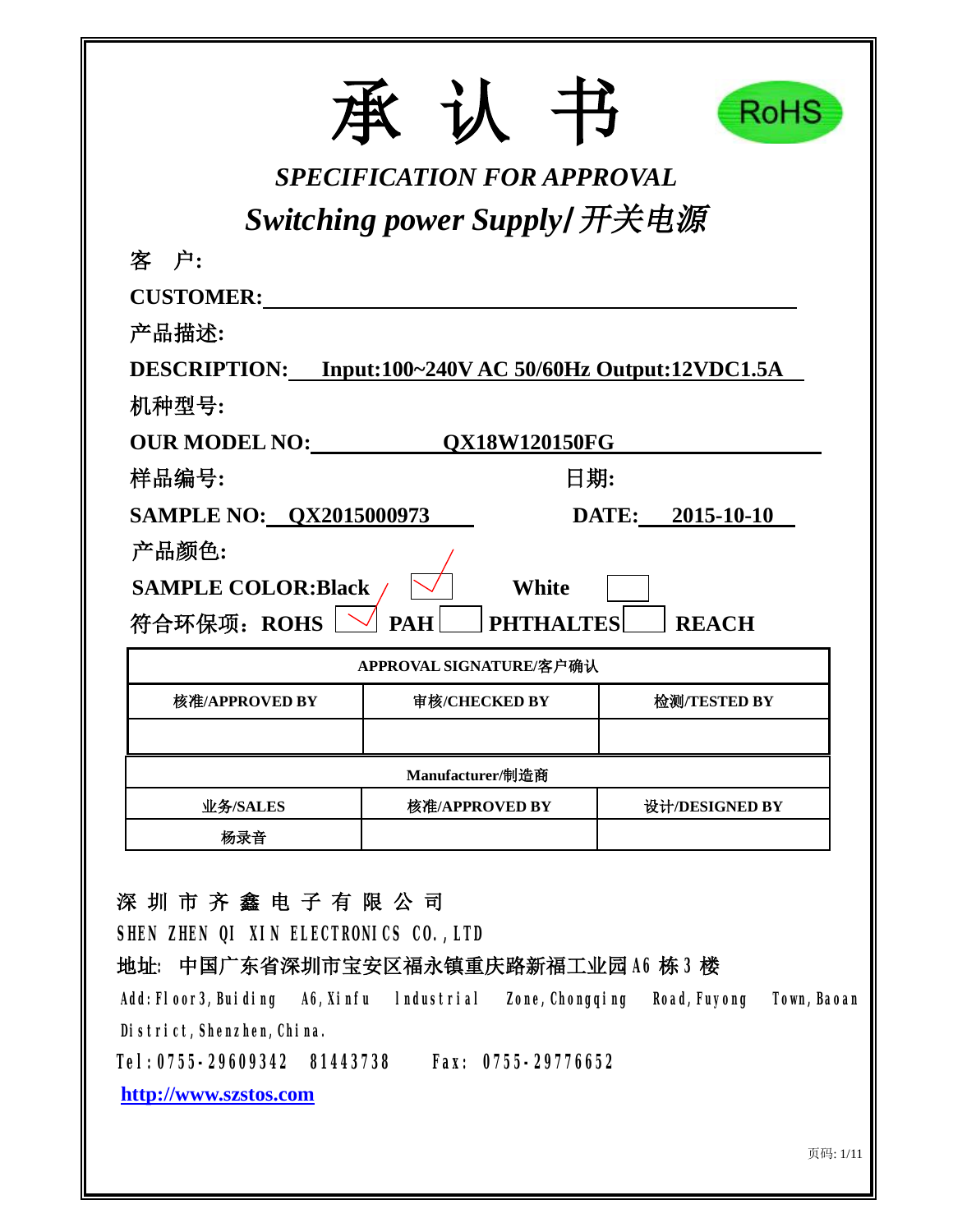|           | 型号/Our model: QX18W120150FG |                                       |                             |            |  |  |  |
|-----------|-----------------------------|---------------------------------------|-----------------------------|------------|--|--|--|
|           | 深圳市齐鑫电子有限公司                 | 客户/Customer:                          |                             |            |  |  |  |
|           |                             |                                       | 日期/Date:2015-10-10          |            |  |  |  |
|           |                             | SHEN ZHEN QI XIN ELECTRONICS CO., LTD | 样品编号/SAMPLE No:QX2015000973 |            |  |  |  |
|           |                             |                                       |                             |            |  |  |  |
|           |                             | 版本目录/Rev. List                        |                             |            |  |  |  |
| 版本/Rev.   | 日期/Date                     | 描述/ Description<br>新版本/New Rev.       |                             | 制订/Design  |  |  |  |
| $\bf{A0}$ | 2015-10-10                  |                                       |                             | <b>HQS</b> |  |  |  |
|           |                             |                                       |                             |            |  |  |  |
|           |                             |                                       |                             |            |  |  |  |
|           |                             |                                       |                             |            |  |  |  |
|           |                             |                                       |                             |            |  |  |  |
|           |                             | <b>Table of contents</b>              |                             |            |  |  |  |
|           |                             |                                       |                             |            |  |  |  |
|           |                             |                                       |                             |            |  |  |  |
|           |                             |                                       |                             |            |  |  |  |
|           |                             |                                       |                             |            |  |  |  |
|           |                             |                                       |                             |            |  |  |  |
|           |                             |                                       |                             |            |  |  |  |
|           |                             |                                       |                             |            |  |  |  |
|           |                             |                                       |                             |            |  |  |  |
|           |                             |                                       |                             |            |  |  |  |
|           |                             |                                       |                             |            |  |  |  |
|           |                             |                                       |                             |            |  |  |  |
|           |                             |                                       |                             |            |  |  |  |
|           |                             |                                       |                             |            |  |  |  |
|           |                             |                                       |                             |            |  |  |  |
|           |                             |                                       |                             |            |  |  |  |
|           |                             |                                       |                             |            |  |  |  |
|           |                             |                                       |                             |            |  |  |  |
|           |                             |                                       |                             |            |  |  |  |
|           |                             |                                       |                             |            |  |  |  |
|           |                             |                                       |                             |            |  |  |  |
|           |                             |                                       |                             |            |  |  |  |
|           |                             |                                       |                             |            |  |  |  |
|           |                             |                                       |                             |            |  |  |  |
|           |                             |                                       |                             |            |  |  |  |
|           |                             |                                       |                             |            |  |  |  |
|           |                             |                                       |                             |            |  |  |  |
|           |                             |                                       |                             |            |  |  |  |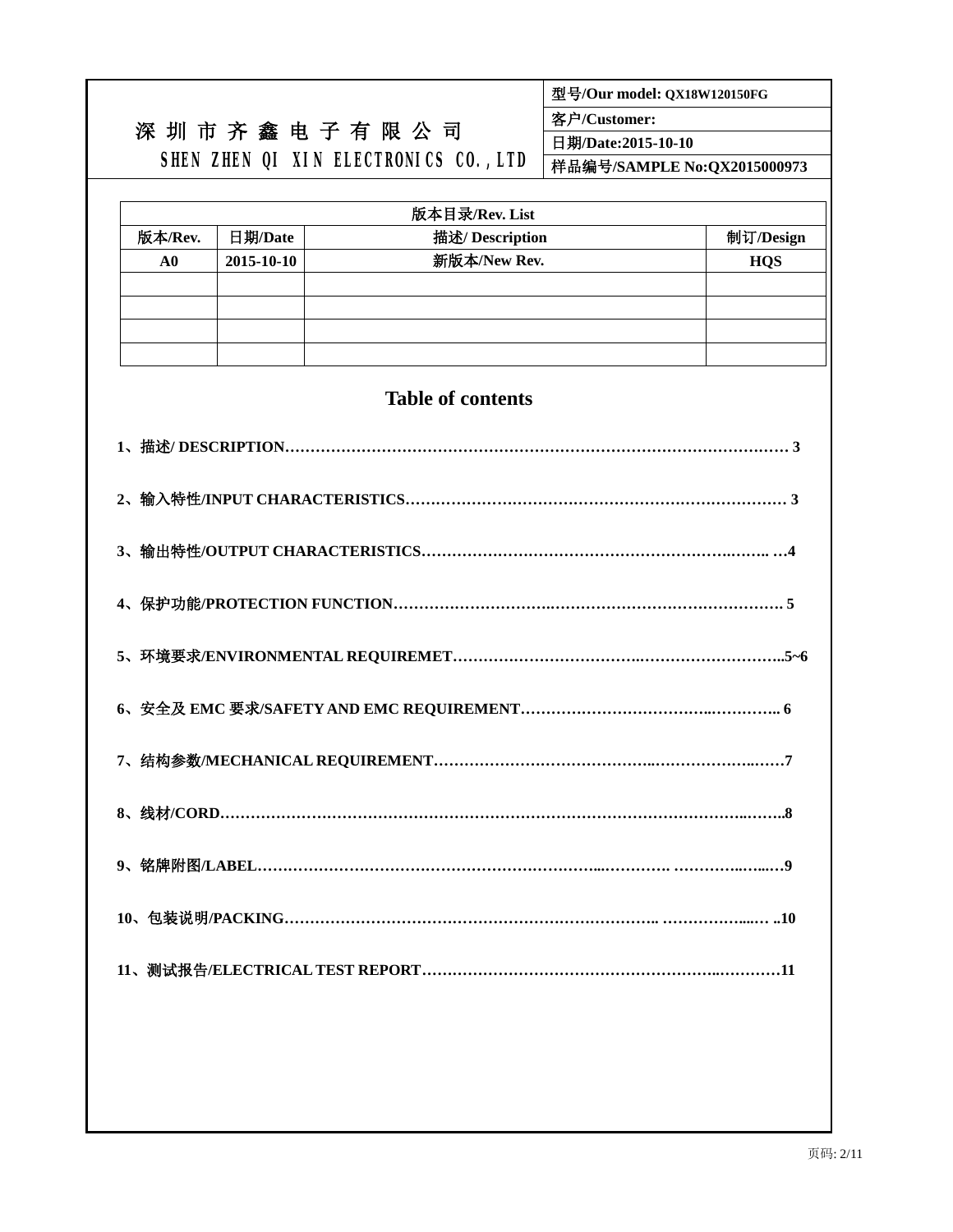**型号/Our model: QX18W120150FG 客户/Customer: 日期/Date:2015-10-10 样品编号/SAMPLE No:QX2015000973** 

#### **1、描述/ DESCRIPTION:**

#### **本规格书适应于 QX18W120150FG 型号的开关电源.**

**The purpose of the document is to specify the functional requirements of a 18W switching power supply.** 

#### **2、输入特性/INPUT CHARACTERISTICS:**

 **2.1 输入电压/Input Voltage:** 

**额定电压/Rated Voltage:100~240Vac** 

**调整范围/Variation Range:90-264Vac** 

 **2.2 输入频率/Input Frequency:** 

**额定频率/ Rated Frequency: 50/60Hz.** 

**调整频率/Variation Frequency:47-63Hz** 

 **2.3 输入电流/Input Current:** 

 **当输入交流电压为额定值的下限电压负载满载时,最大输入交流电流 0.5A.** 

**0.5Amps max At any input voltage and rated, DC output rated load.** 

 **2.4 浪涌电流/Inrush Current:** 

### **当输出为额定负载,环境温度为 25℃,输入 240Vac 冷态起机时将不会损坏.**

No damage shall be occurred and the input fuse shall not be blown up, Cold start at 240Vac input, with rated

**load and 25℃ ambient.** 

 **2.5AC 漏电流/Ac Leakage Current:** 

**当输入电压 240Vac 时,最大漏电流为 0.25mA.** 

**0.25mA Max.At240Vac input.**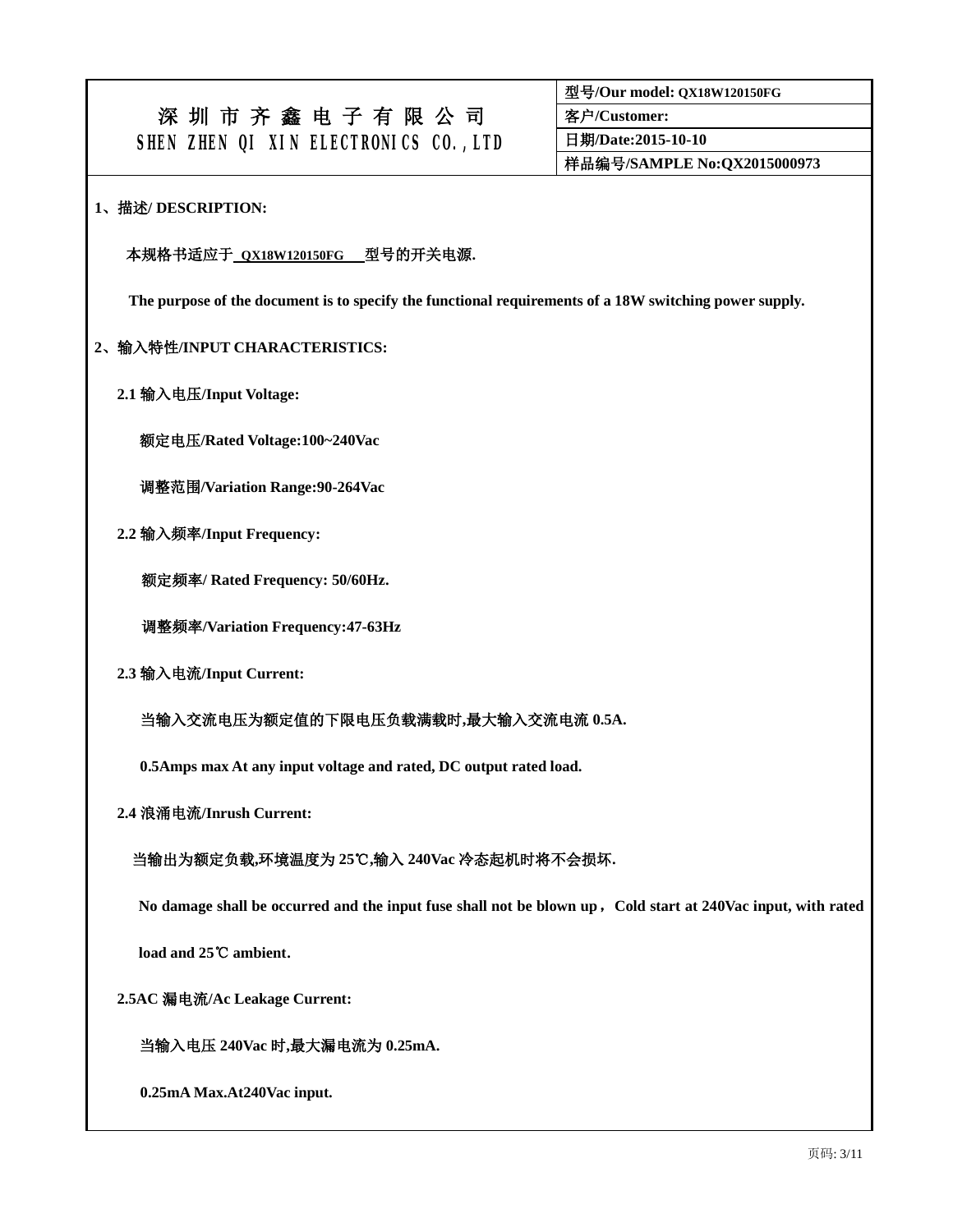| 型号/Our model: QX18W120150FG |
|-----------------------------|
| 客户/Customer:                |
| 日期/Date:2015-10-10          |
| 样品编号/SAMPLE No:QX2015000973 |

## **3、输出特性/OUTPUT CHARACTERISTICS:**

#### **3.1 输出功率/Power output**

| 电压      | 最小负载      | 额定负载        | 峰值功率 | 输出功率         |  |  |
|---------|-----------|-------------|------|--------------|--|--|
| Voltage | Min. Load | Rated. Load | Peak | Output power |  |  |
| 12Vdc   | 0.01A     | 1.5A        |      | 18W          |  |  |

#### **3.2 负载特性,调整率/Combined Load/Line Regulation**

| 电压      | 最小负载      | 额定负载 | 线性调整                   | 负载调整                   |  |  |
|---------|-----------|------|------------------------|------------------------|--|--|
| Voltage | Min. Load |      | <b>Line Regulation</b> | <b>Load Regulation</b> |  |  |
| 12Vdc   | 0.01A     | 1.5A | $\pm 2\%$              | $\pm$ 5%               |  |  |

#### **3.3 纹波和噪音 Ripple and Noise:**

**测试条件:在输入 115/230Vac 25℃和输出最小及最大负载时,使用示波器带宽为 20MHz 连接到适配器的输出 端,同时输出端并联一个 47uF 的电解电容和一个 0.1uF 的瓷片电容.** 

At 115/230Vac 25°C input and output Min and Max.Load, the ripple and noise are as follows when measure

**with Max.Bandwidth of 20MHz and Parallel 47uF/0.1uF,crossed connected at testing point.** 

## **电压 最大纹波/最大噪音**

**Voltage Ripple and Noise(Max.)**

**+12Vdc 150mV p-p** 

**3.4 启动延迟时间/Turn on delay time:** 

### **当输入 115Vac 和输出最大负载时,最大启动时间为 3S.**

 **3Second Max.at 115Vac input and output Max.load.** 

### **3.5 上升时间/Rise time:**

### **当输入 115Vac 和输出最大负载时最大时间为 40 mS.**

 **40 mS Max.at 115Vac input and output Max load.** 

**3.6 保持时间/Hold up time:** 

 **当输入 115Vac 和输出最大负载时,最小保持时间为 5 mS .** 

 **5 mS Min.at 115Vac input and output Max.Load.** 

 **3.7 效率/Efficiency:** 

 **当 115/230Vac 输入电压时,1/4,1/2, 3/4 和满载计算平均效率,最小 80.29%.** 

**80.29% Min,At 115/230Vac input voltage,1/4, 1/2, 3/4 and full load calculation average efficiency.** 

#### **适配器满足能效 V.**

 **Adapter meet efficiency lever V.**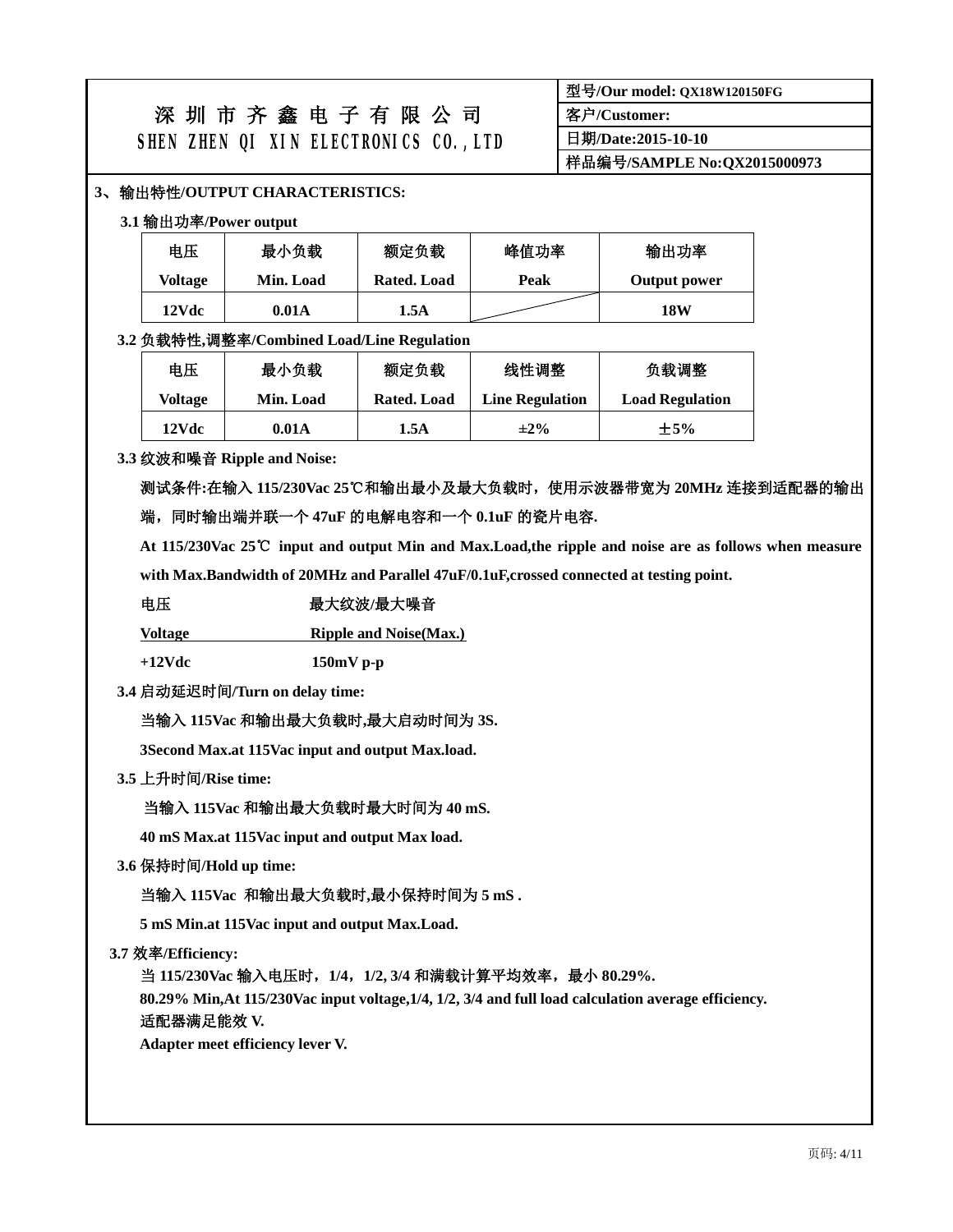**型号/Our model: QX18W120150FG** 

**客户/Customer:** 

**日期/Date:2015-10-10** 

**样品编号/SAMPLE No:QX2015000973** 

**3.8 过冲/Overshoot:** 

## **在电源开启或关闭的时候,最大 15%.**

**15% Max.When power supply at turn or turn off.** 

### **4、保护功能/PROTECTION FUNCTION:**

**4.1 短路电路保护/Short circuit protection:** 

## **该电源供给器在短路解除时能正常工作恢复.**

**The power supply will be auto recovered when short circuit faults remove.** 

**4.2 过流保护/Over current Protection:** 

## **过流故障排除后,电源将自动恢复正常工作.**

**The power supply will be auto recovered when over current faults remove.** 

## **5、环境要求/ENVIRONMENTAL REQUIREMET:**

**5.1 工作温度/Operating Temperature:** 

## **0℃-40 , ℃ 满载,正常工作.**

**0 ℃ to 40℃,Full load, Normal operation.**

**5.2 储藏温度/Storage Temperature:-20℃ to 60℃**

**带外壳/With package** 

**5.3 工作湿度/Relative Humidity:** 

**5%(0℃ ℃ )~90%(40 ),72 小时,满载,正常工作.** 

**5%(0℃ ℃ )~90%(40 )RH,72Hrs,Full load, Normal operating.**

**5.4 振动/Vibration:** 

### **1. 测试标准:国际电工电子委员会**

**Operating: IEC 721-3-3 3M3** 

**5~9Hz,A=1.5mm** 

**加速度(9~200Hz,Acceleration 5m/S2)** 

**2. 运输/Transportation:** 

**IEC 721-3-2 2M2** 

**5-9Hz,A=3.5mm** 

**9~200Hz,加速度 Acceleration=5m/S2** 

**200~500Hz,加速度 Acceleration=15m/S2**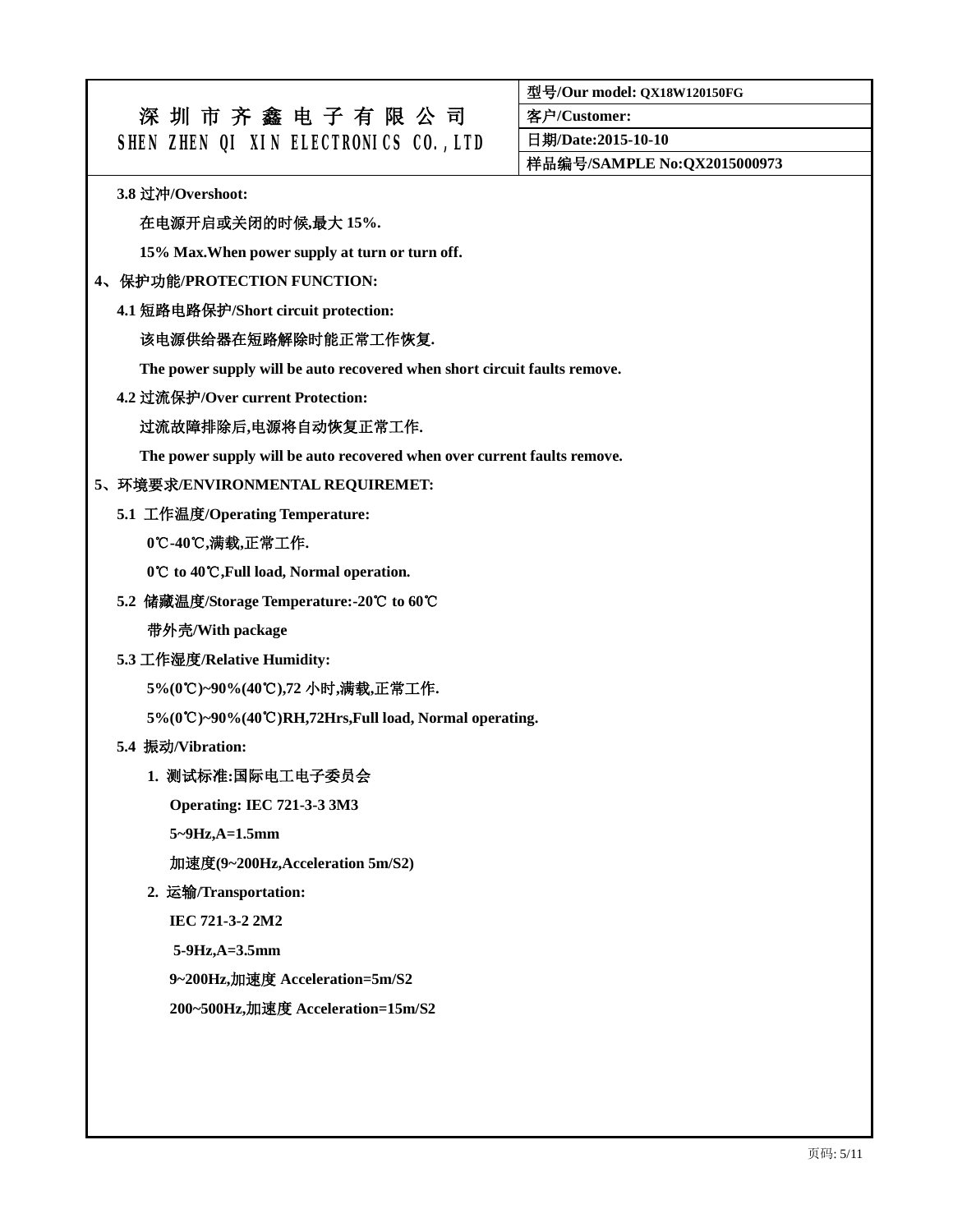**型号/Our model: QX18W120150FG** 

**客户/Customer:** 

**日期/Date:2015-10-10** 

**样品编号/SAMPLE No:QX2015000973** 

**3. 轴向振动/Axes,10 cycles per axis.** 

### **在测试过程中不能出现永久性的损坏.**

**No permanent damage may occur during testing.** 

#### **在电源开启和关闭后,样机能够恢复到最初条件.**

**The SAMPLE has to restore to its original situation after power off/on..** 

#### **5.5 跌落试验/Dropping Packed:**

**跌落高度为 760mm;** 

**Drop the height is760mm.** 

#### **测试台面是厚 13mm 的夹木板,离地面高 19-20mm**

**The horizontal surface Consists of hardwood at least 13mm thick,mounted on two layers of plywood** 

**each 19mm to 20mm thick,all supported on a concrete or equivalent non-resilient floor.** 

#### **6、安全及 EMC 要求/SAFETY AND EMC REQUIREMENT:**

#### **6.1 安全:符合标准 :EN60065**

**Safety:accord standard with: EN 60065** 

#### **6.2 高压/DIELECTRIC STRENGTH Hi-Pot:**

**初级对次级/Primary to secondary: 4242Vdc/5mA/60S for type test.** 

**6.3 绝缘阻抗/Iusulation resistance:** 

**初级对次级/Primary to secondary:20MΩ min at 500V DC.** 

## **6.4 EMI 标准/EMI STANDARD**

**Meets the Limits of/测试符合**

**<1>.Fcc part15 class B rules** 

**<2>.EN55022 class B rules** 

**<3>.GB8898-2011;GB17625.1-2012;GB13837-2012**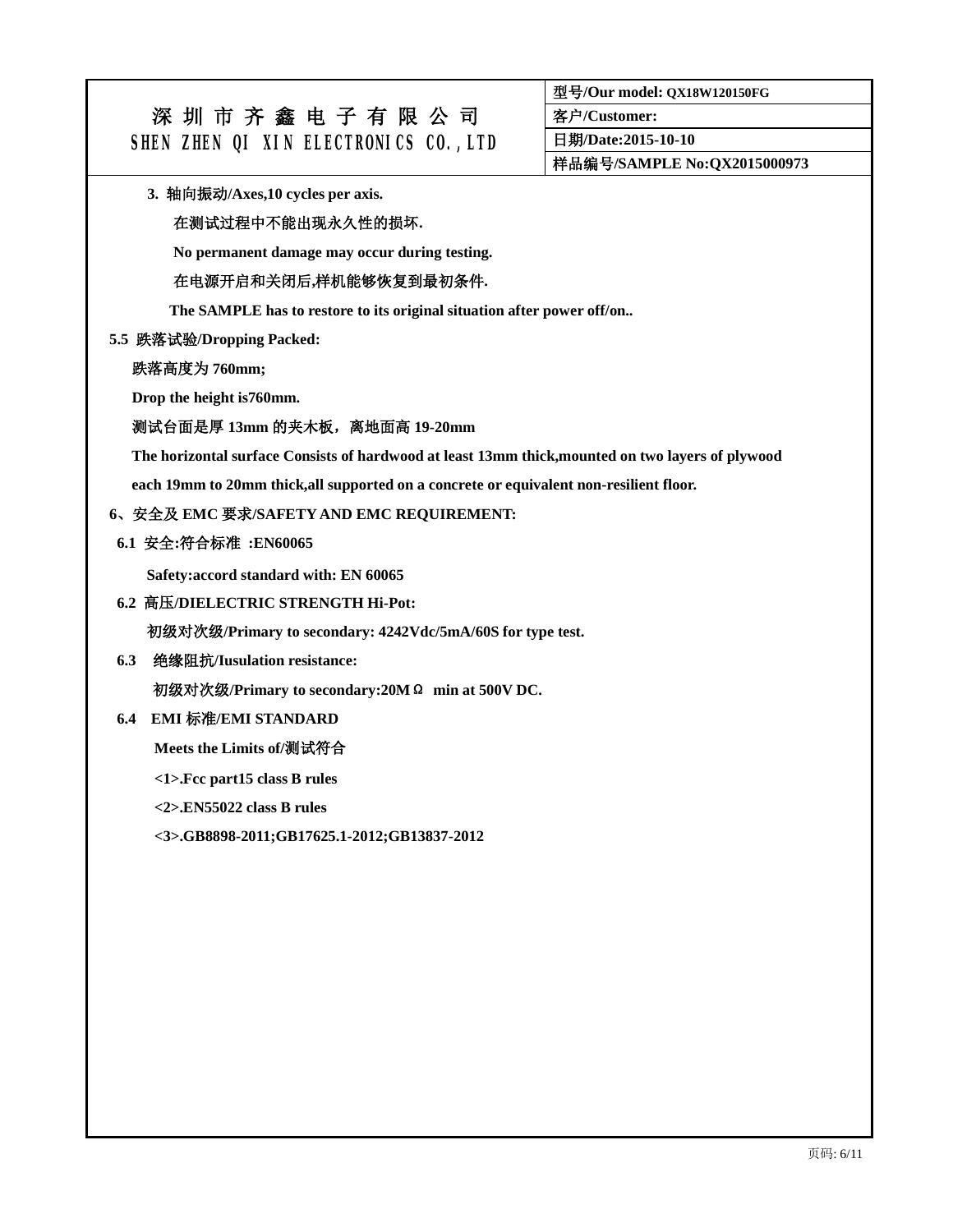**型号/Our model: QX18W120150FG** 

**客户/Customer:** 

**日期/Date:2015-10-10** 

**样品编号/SAMPLE No:QX2015000973** 

#### **7、结构参数/MECHANICAL REQUIREMENT:**

**7.1 外壳/Enclosure:** 

**The power supply size: L72x W43x H49mm;** 

**外壳尺寸: L72x W43x H49mm;** 

## **7.2 输入线/Input Connector:**

**2 Pin EU 插脚/Two pin input plug of EU.** 





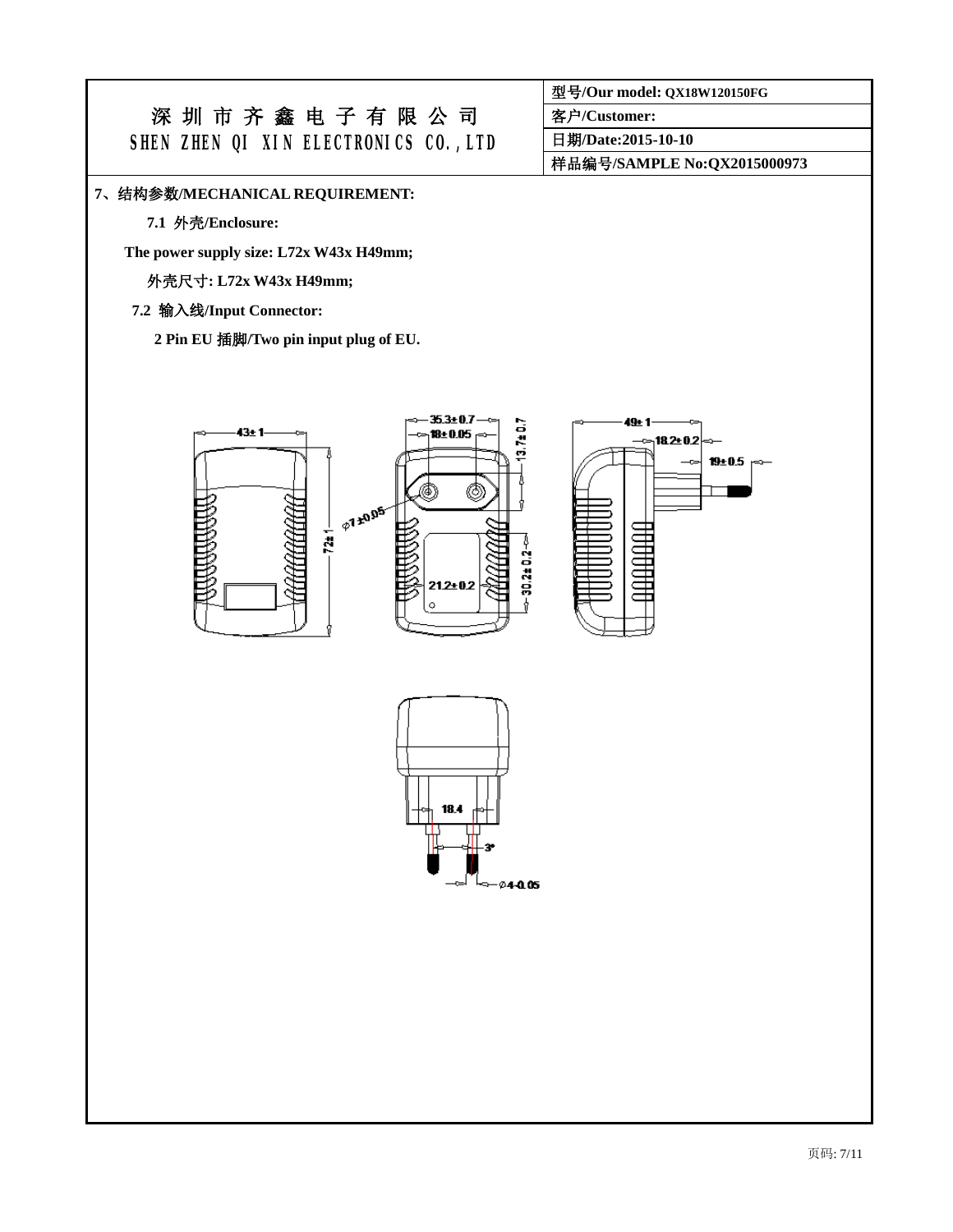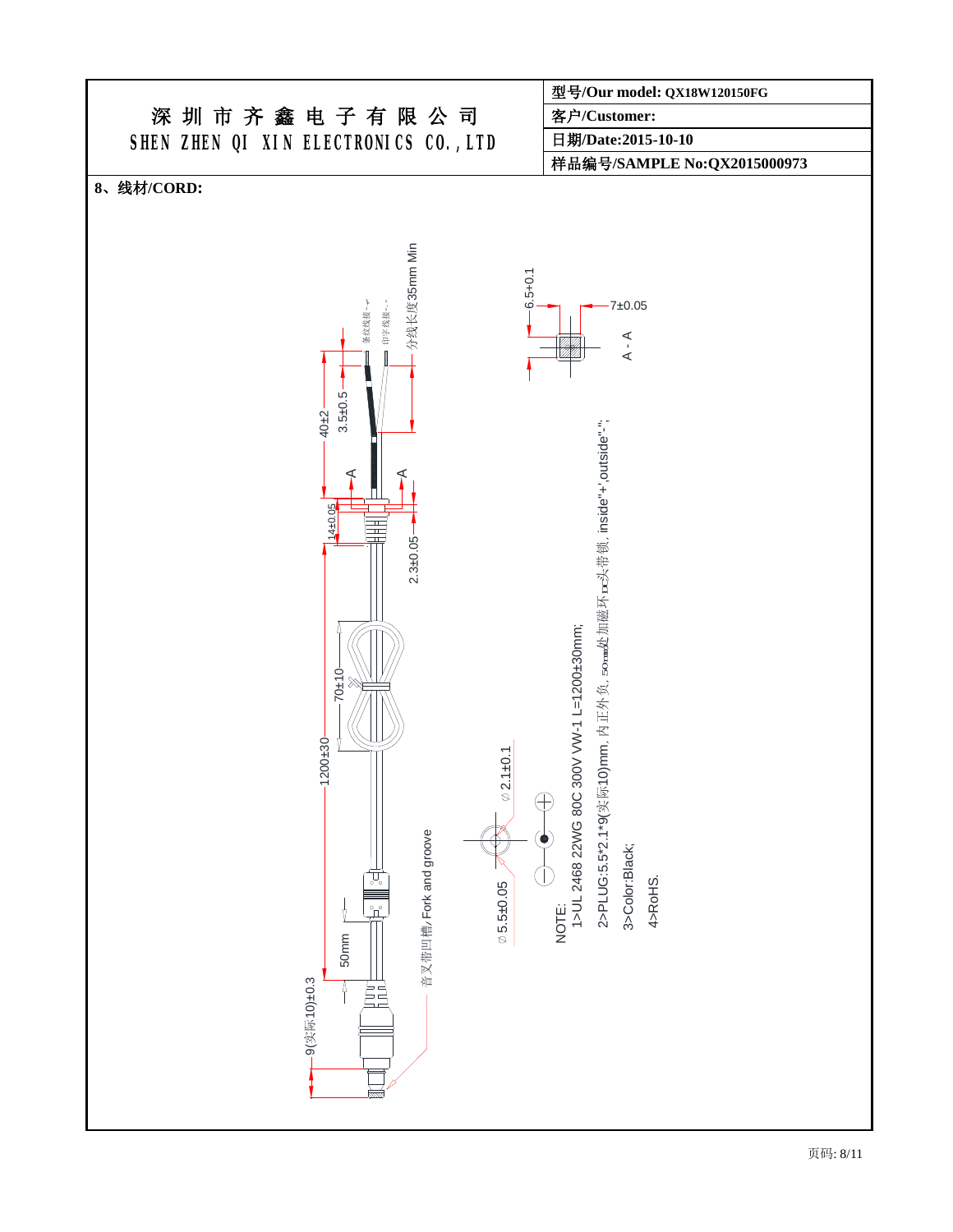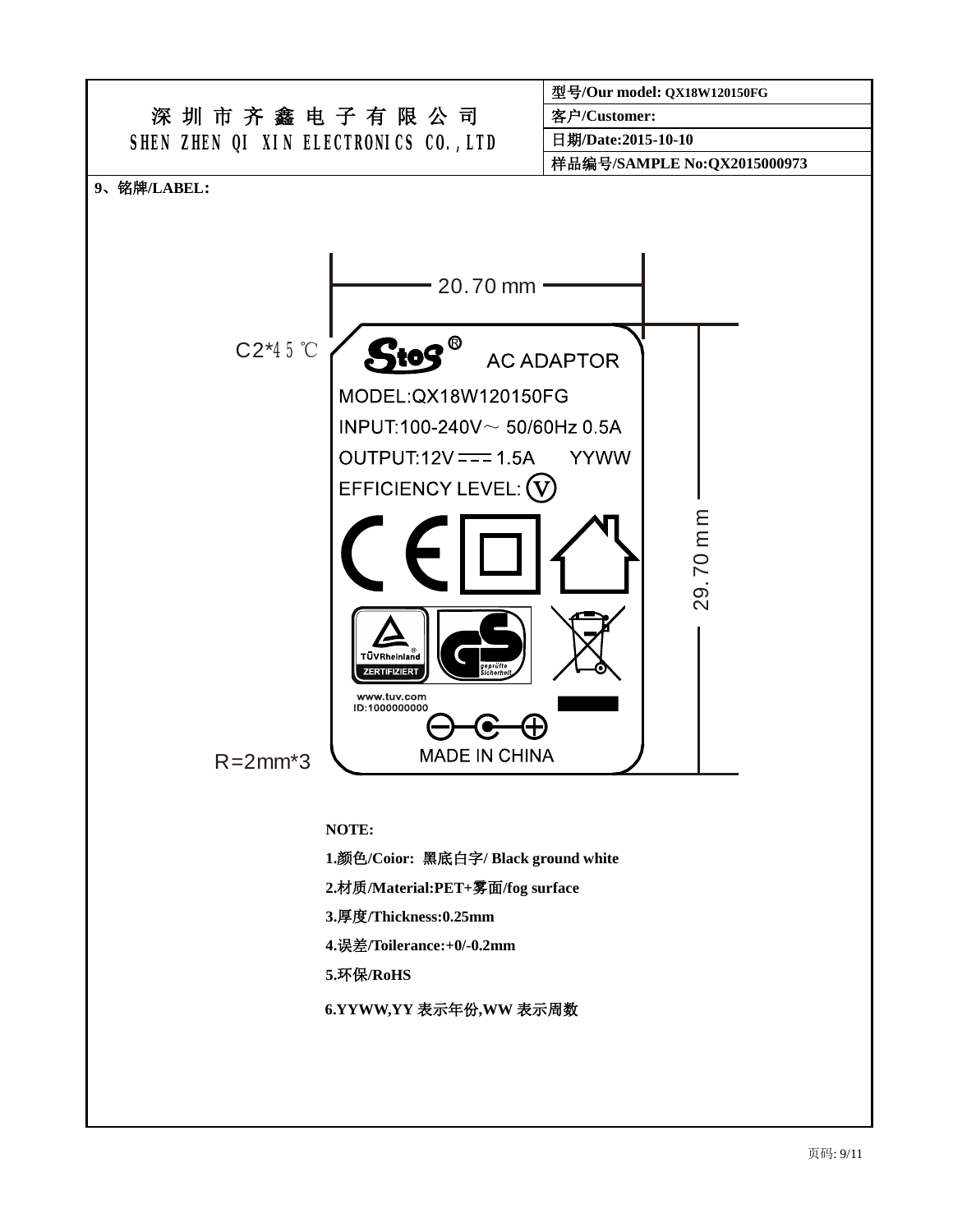